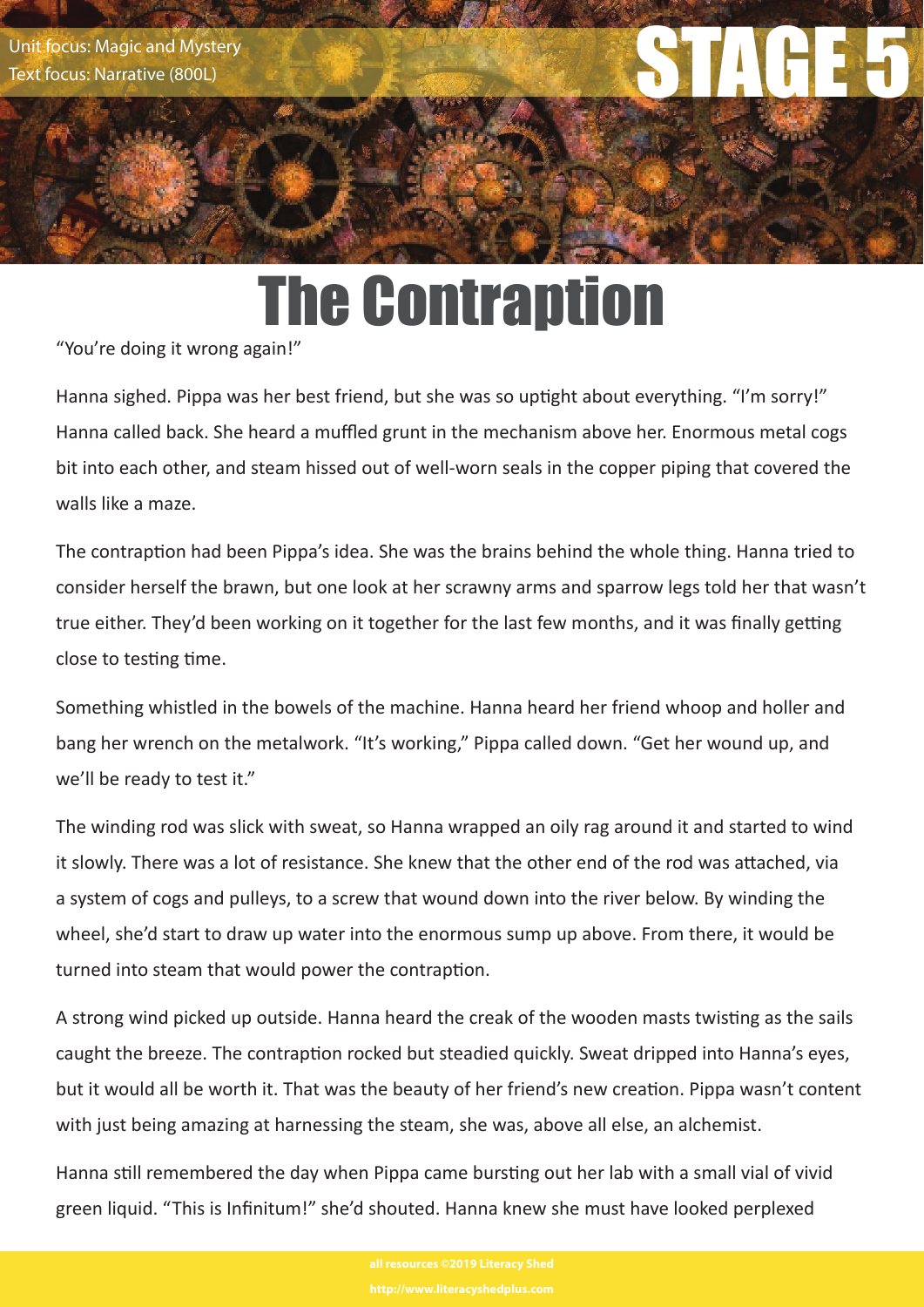because Pippa had grabbed her by the hand and dragged her into the lab. There, a wheel no bigger than a coin was mounted on an axis. As they both watched, it spun, and spun, and spun. And it didn't stop.

"Infinitum actually generates energy when it it gets hot!" Pippa exclaimed. "The wheel spinning on the bearing generates a small amount of heat through friction. This new liquid turns that heat back into more energy. It will never stop spinning!"

Fast-forward a few months and Pippa had built the contraption. She didn't have enough Infinitum to power the machine; instead, she was planning to use it to heat the steam-engine. Providing they drew enough water into the super-hot centre of the machine, it would never slow down and never stop.

Hanna gritted her teeth and wrenched the wheel harder. She heard her friend call down from the hatch up above, "It's full...you can stop. Come and see this! It's working!"



## INFERNIE FOLHUS

- 1. How do you know that Hanna thinks Pippa is the more intelligent of the two?
- 2. What do we know about Pippa's character? Explain how.
- 3. How did Hanna feel when Pippa first showed her Infinitum?
- 4. What was Pippa's biggest passion?
- 5. How hard was Hanna working? How do you know?

## VIPERS QUESTIONS

Which word or phrase tells you that Pippa is good at using steam to help her?

S What was the point of the wheel Hanna was turning?

R What was the name of Pippa's new creation?

 $\boxed{\frac{1}{2}}$  Why do you think the new creation is called Infinitum?

Draw a labelled diagram of what you think the contraption might look like, using evidence from the text.